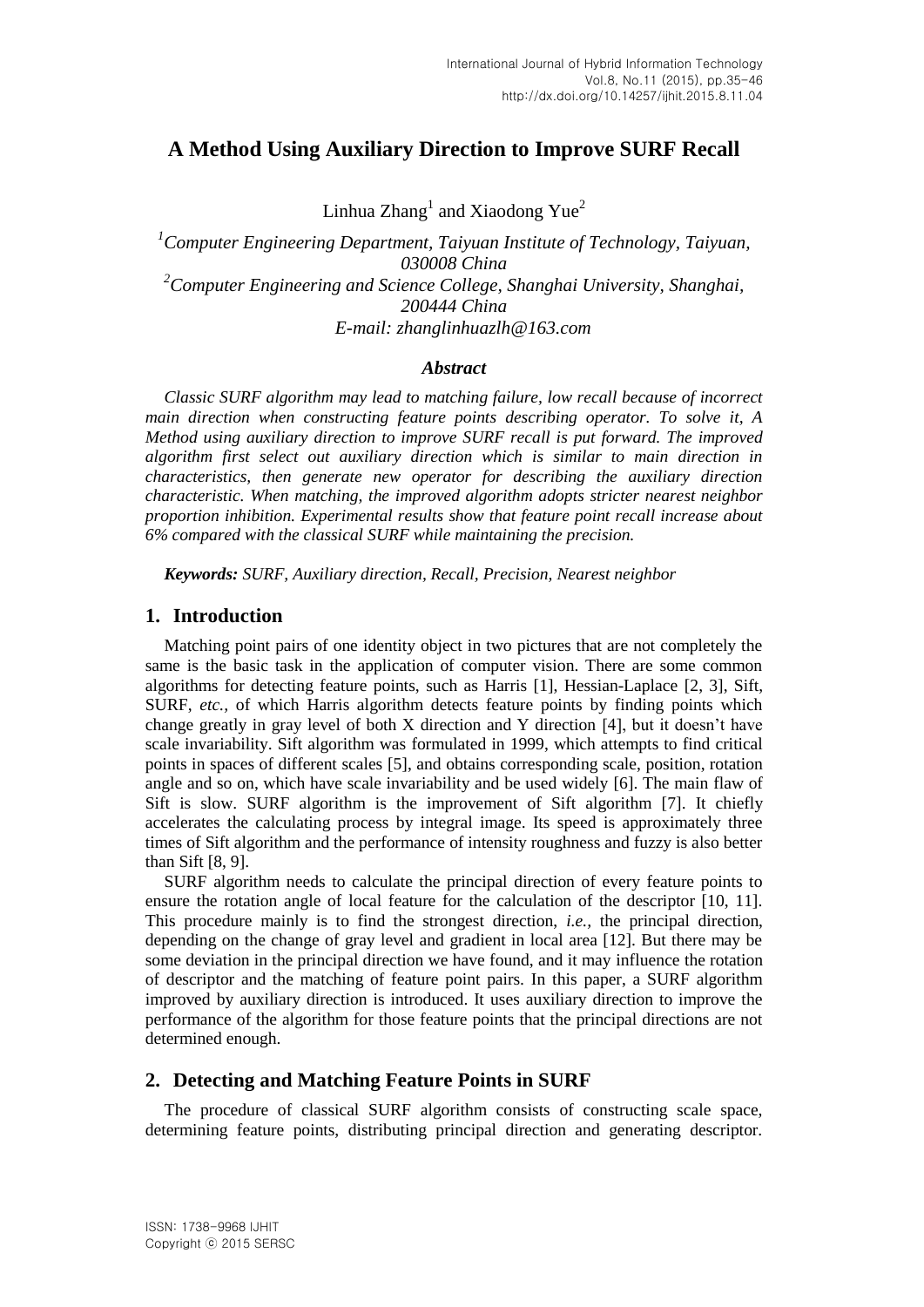Feature point pairs can be matched after we get the set of descriptors of feature points of two images [13- 15].

#### **2.1 Constructing Scale Space**

To reach the goal of scale invariability, we need to find feature points in different scale spaces. Specifically, we would convolute the image  $I(x,y)$  with the Gaussian kernel, which is shown in equation(1).

$$
L(x, y, \sigma) = I(x, y) * G(x, y, \sigma)
$$
 (1)

 $G(x,y,\sigma)$  is Gaussian function in different scales. To smooth the image in multi-level, we need to use different Gaussian kernels to convolute with the image. Every level can also be decomposed to multi-scale. Then, constructing DoG scale space by subtracting the continuous image of Gaussian scale space successively.

In this process, we use box filter with integral image to approximately calculate the value of Hessian determinant. The speed of calculating is improved in a great degree because we only need addition and subtraction.

### **2.2 Determining Feature Points**

One point can be determined as a feature point if it satisfies one of the following:

(1)The value of Hessian determinant is greater than a threshold;

(2)In this scale and adjacent two scales, selecting 3\*3 area centered by current point in each scale, there would be 27 pixels. The gray value of current point is the maximum or minimum of these 27 pixels.

Because the marked feature points are in different scale spaces, we need to apply 3-D linear interpolation to map them into the original image, thus the feature points we obtained are in sub-pixel level.

#### **2.3 Distributing Principal Direction**

In order to make the algorithm be directional invariable, we need to distribute a principal direction for every feature point, and then rotate the descriptor according to the principal direction.

In the scale of the feature point, calculating the vertical and horizontal feature of the Harr wavelet of all points in the area of the sector that has the radian of 1/3 and the radius of 6 times of current scale, rotating this sector in some interval, using its horizontal wavelet feature and vertical wavelet feature, we would generate the local direction vector. Rotated it 360 degree, we would find the longest one of those wavelet feature vectors, which the direction is exactly the principal direction of this feature point.

#### **2.4 Generating Descriptor**

Selecting a rectangular area centered by the feature point that the length of side is 20 times of current scale, rotate the rectangle and its content according to the principal direction, and divide this area into 16 blocks. In each sub-block, calculate the sum of the feature of Harr wavelet and the sum of absolute value of the feature of Harr wavelet in horizontal and vertical direction for those 25 pixels. There are 4 description data in each sub-block. Hence, the descriptor of every feature points includes 64 description data in all.

### **2.5 Matching Feature Points**

In SURF algorithm, there are many ways to match feature points. One simple and common way is following: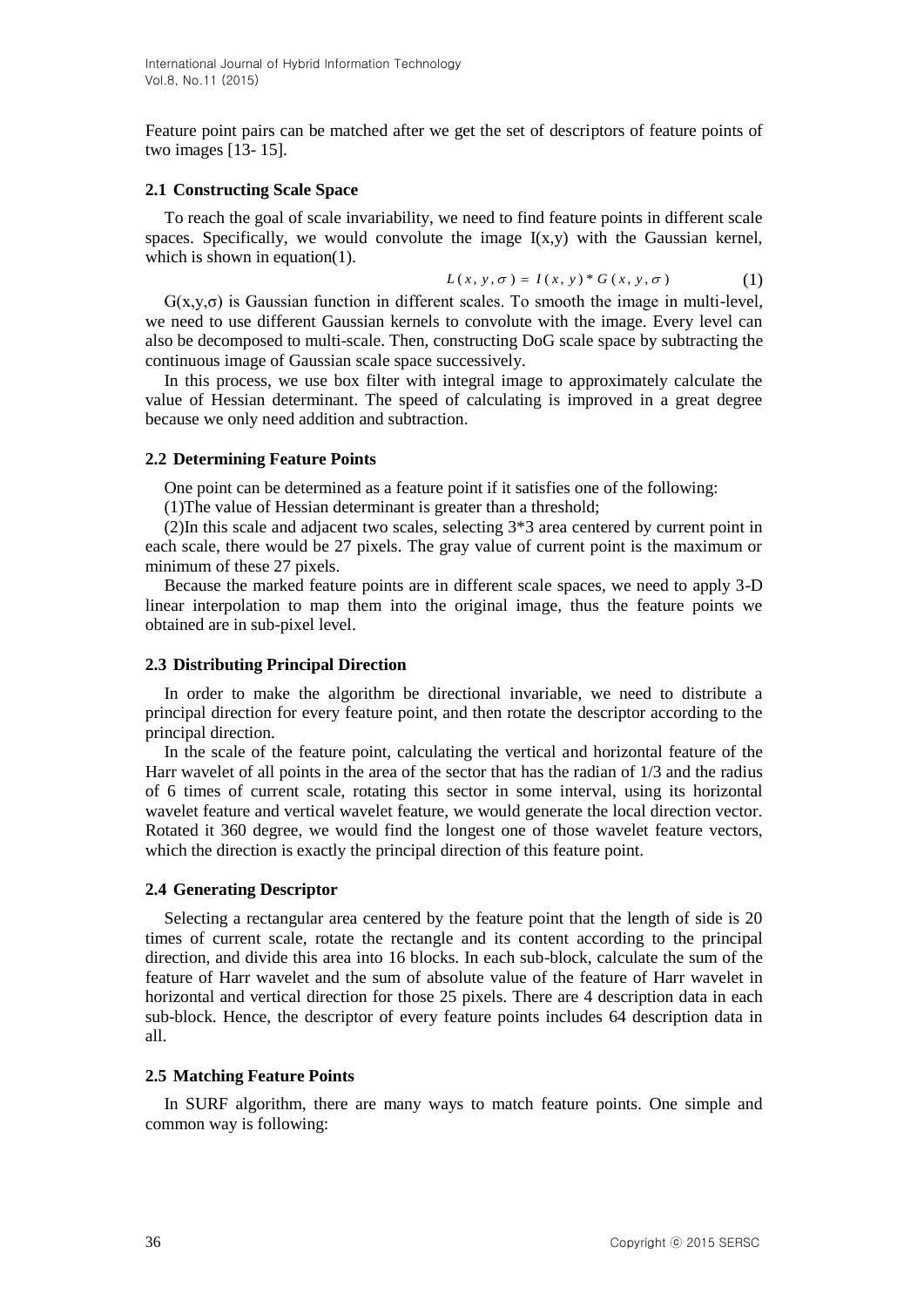(1)Detect all feature points in two images A and B that are waiting for matching, and save their feature descriptors.

(2)Traversal all feature points in image A. For each descriptor, calculate the Euclidean distance of all feature descriptors of image B. Mark the minimal distance as Dis1, the second smallest distance as Dis2. If (Dis1/Dis2) < proportional threshold, then preliminary matching succeeds. This step is called nearest neighbor proportion inhibition. Generally, the value of this threshold would be 0.7. It should be mentioned that the smaller threshold, the larger proportion of correct matching, i.e., the higher precision, but the correct matching point pairs would be smaller, i.e., the smaller recall.

(3) Bidirectional matching. Transpose the image A and B in step 2 with the same matching standard. If the matching pairs of image B and A is the same as the result of image A and B, keep it as a matching result, else ignore it.

## **2.6 The Performance Index of Algorithm**

Precision and recall are two performance indexes in the measurement of the algorithm of detecting and matching feature points.

Precision=the number of detected correct matching pairs/ the number of all detected matching pairs.

Recall=the number of detected correct matching pairs/ (the number of detected correct matching pairs + the number of undetected correct matching pairs).

In general, the standard of the correctness of detecting is that the difference of the position of matched feature point and its corresponding real position is less than 1.5 pixels. Under the same condition, the higher indexes, the better performance of the algorithm.

## **3. Using Auxiliary Direction to Improve SURF Algorithm**

### **3.1 The Reason of Introducing Auxiliary Direction**

Using the method introduced in section 2, detecting and matching feature points to the image called A in Figure 1, which the width is 437 pixels and the height is 417 pixels, and to the image called B, which is added Gaussian noise (mean  $= 0$ , variance  $= 0.015$ ), 733 feature points have been detected in A, and SURF algorithm totally matches 324 pairs, of which the numbers of correct matching point pairs are 266 and the number of wrong matching point pair is 58.



**Figure 1. Image for Testing**

The further statistics for the result is following. There are 352 feature points in the 733 feature points detected in A that don't have corresponding feature points in B, since B is interfered by noise, and it didn't generate the feature points corresponding to this part in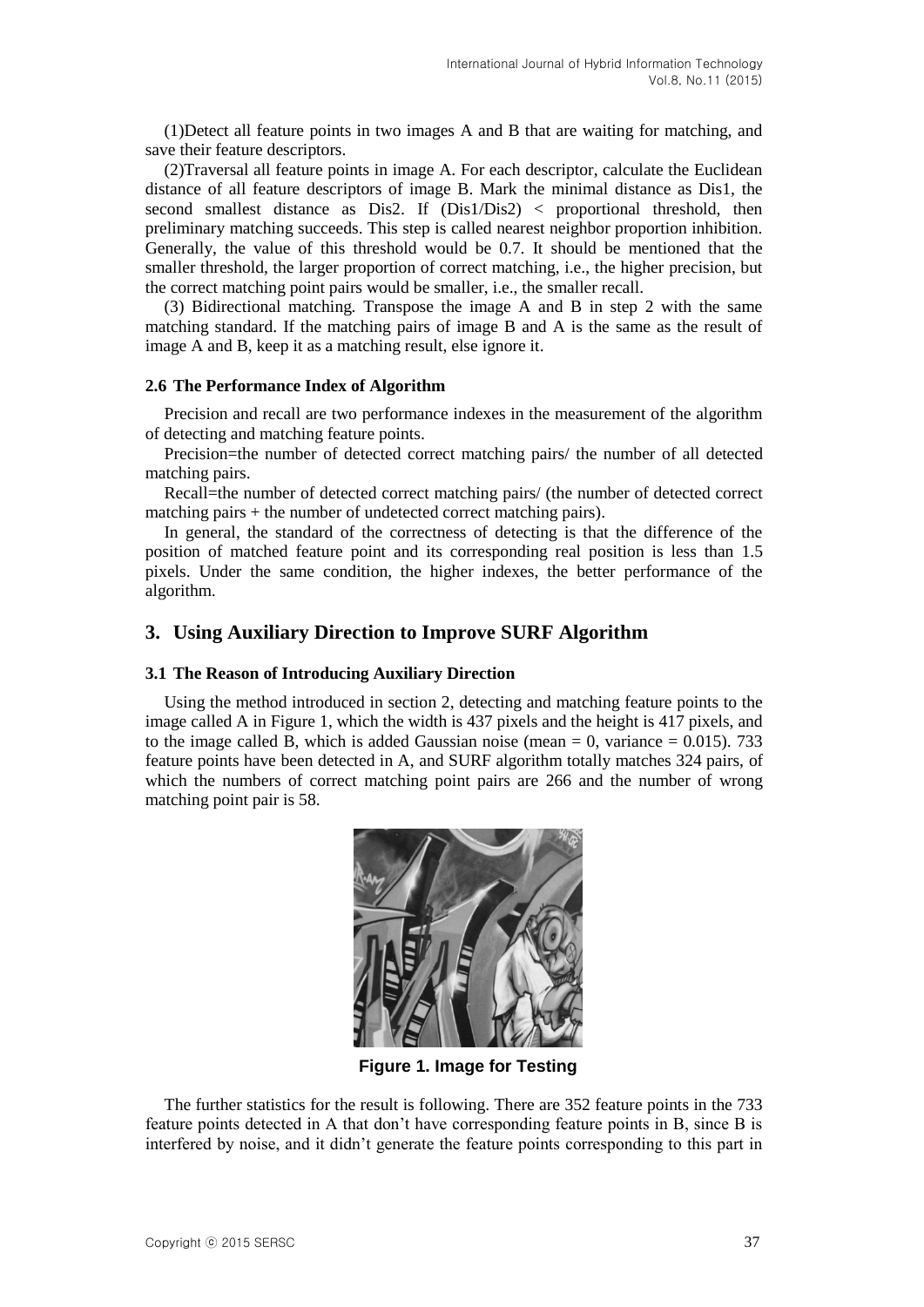A. In 381 pairs remained, SURF obtains 266 of them. 115 of them are matched incorrectly or abandoned. In these 381 pairs, there are 144 pairs which the absolute value of radian difference of the principal direction of corresponding feature point is greater than 0.05, 76 pairs which the value is greater than 0.1, and 46 pairs which the value is greater than 0.2. We can find that some matching pairs, which would be correct, cannot be matched correctly because of the interference of noise. There might be a large deviation in the calculation of principal direction, which causes the incorrectness of matching.

In 266 correct matching pairs found by SURF, there are 195 pairs which the absolute value of radian difference of the principal direction of corresponding feature points is between [0, 0.05], 53 pairs which the value is between (0.05, 0.1], 18 pairs which the value is greater than 0.1, and the maximum of the value is 0.26. We can see that the probability of matching correctly would be reduced greatly, if the difference of radian is greater than 0.1. In 58 incorrect matching pairs, there are 53 feature points of A has no corresponding feature points to be draw in corresponding area of 1.5 pixels of B, and the absolute value of radian difference of the principal direction of the 5 pairs remained which has the corresponding feature point is 0.11, 0.04, 2.93, 2.21, 0.24. We can see that there are 4 pairs, which should be matched correctly, matched to other feature point because of incorrect principal direction. For the situation of salt and pepper noise, fuzzy and shear transformation, our studying team has also done related experiments, which is similar to the situation above.

In view of the analysis above, this paper introduced auxiliary direction in the calculation in the basis of the SURF algorithm, expecting to achieve a better effect of matching in the following two aspects.

(1) Introduce auxiliary direction to increase the number of correct matching pairs.

(2) Reduce the incorrect matching result because of the incorrectness of the principal direction in some extent.

### **3.2 The Method of Introducing Auxiliary Direction**

There is also some introduce of the usage of auxiliary direction in Sift algorithm. Using orientation histogram to find the principal direction, if the peak of one direction is greater than 80% of the peak of the principal direction, let it be the auxiliary direction of this feature point, and generate feature information, which is at the same position of the feature point. It would improve the robustness of the algorithm. Appropriate auxiliary feature information would affect the algorithm, improve the performance, and not affect the original correct matching result as well.

Combined with SURF, the method of introducing auxiliary direction in this paper is following:

(1) After rotate 1/3 radian sector continuously to ensure the principal direction of current feature, denote the length of Harr wavelet feature vector of principal direction as lenMain, denote the length of Harr wavelet feature vector of other sectors as lenAux. If the equation (2) is satisfied, sort lenAux of these sectors from big to small, and calculate the direction of vectors corresponding to these sectors.

$$
lenAux > (lenMain *Threshold1)
$$
 (2)

(2) Deal these vectors successively. Denote the direction of one vector as directionAux, and denote the determined principal direction of this feature point and other auxiliary feature direction as direction(i), where i corresponds to every existing direction. If for every existing direction, equation (3) is satisfied, then add directionAux as auxiliary direction to this feature point.

$$
Abs(directionAux - direction(i)) > Threshold 2
$$
 (3)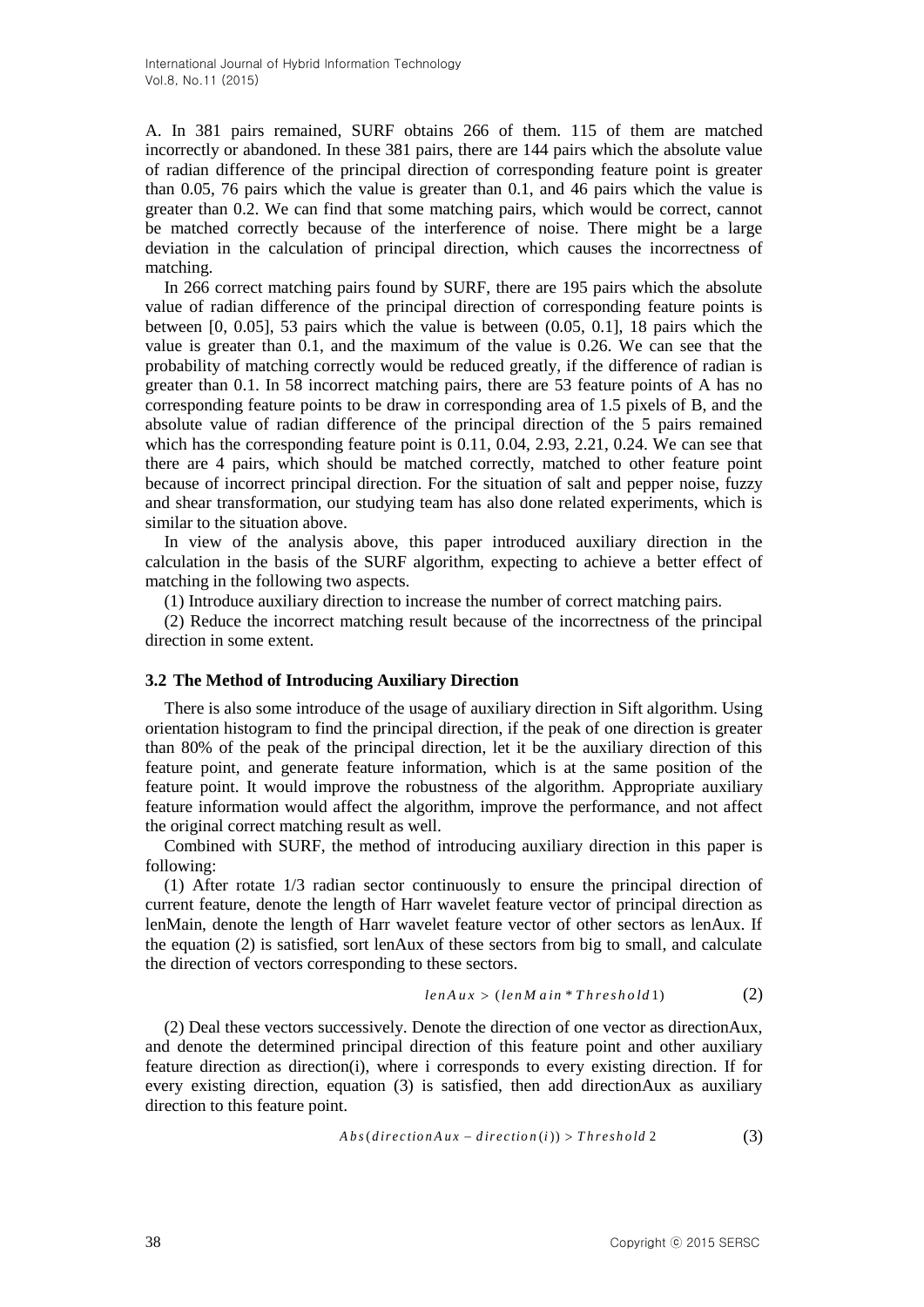(3) Using this auxiliary direction, combining with the scale information of feature point, one can calculate a descriptor, generating a new feature descriptor which is at the same position of the descriptor of principal direction but has different content.

(4) In the course of proposition inhibition, because the descriptors generated by principal direction and auxiliary direction at the same position might be close, the different descriptors at the same position would not involve in inhibition, *i.e.,* the second smallest Euclidean distance would not select the descriptor that is at the same position of the smallest Euclidean distance, preventing from abandoning correct matching pairs.

(5) After the matching completed, there might be a situation that at one position the feature point of the principal direction and of the auxiliary direction matched with the feature point of the principal direction and of the auxiliary direction simultaneously at the same position in other image. For repeated matching like that, only keep one matching point pairs. Because the matching results at the same position have been eliminated, the number of correct feature point pairs in the set of awaiting feature points won't change, the denominator of precision won't change.

There are some problems that should be illustrated.

(1) We should only consider that there is some probability that the principal direction is wrong if one feature point has an auxiliary direction, since the principal direction corresponds to longest Harr wavelet feature vector, thus the probability that the principal direction is correct is greater than that of the auxiliary direction.

(2) Consider the value of Threshold1; if it were too large, the auxiliary feature information we obtained would be less. As a consequence, the algorithm won't be improved substantial. On the other hand, if the value of Threshold1 were too small, there would be too much auxiliary feature information, which would causes larger computational complexity, and moreover, it might causes more wrong matching. The value of this threshold in Sift is 0.8, but each column corresponds 10 degrees in the gradient histogram when selecting the principal direction, which are 36 columns in total. As Figure 2(a) shows, there are only 8 columns for simplification. Since the range of the angle occupied by each column is small, the difference of the peaks of the histogram is large. In SURF, the sector is 60 degrees, As Figure 2(b) shows. Since the difference of wavelet feature magnitude of adjacent sectors is not large, the value of Threshold1 in this paper is 0.92. Hence, the number of auxiliary feature descriptor would be moderate, which would help the job of matching feature points be accomplished well.



**Figure 2. The Calculation of the Principal Direction in Sift and Surf**

(3) The value of Threshold2 in this paper is 0.1 rad. The method of calculating principal direction in SURF is different from Sift. Its principal direction is not the middle direction of the sector. Instead, it is determined by the local directional vector generated by horizontal wavelet feature and vertical wavelet feature. Hence, in some adjacent sectors, the lengths of their Harr wavelet feature vectors are very close, and the direction of each vectors are very close too. In this situation, we cannot generate an auxiliary direction; otherwise it would generate two feature descriptors that are very close, which goes against the calculation of matching later. The reason why we choose 0.1 rad is that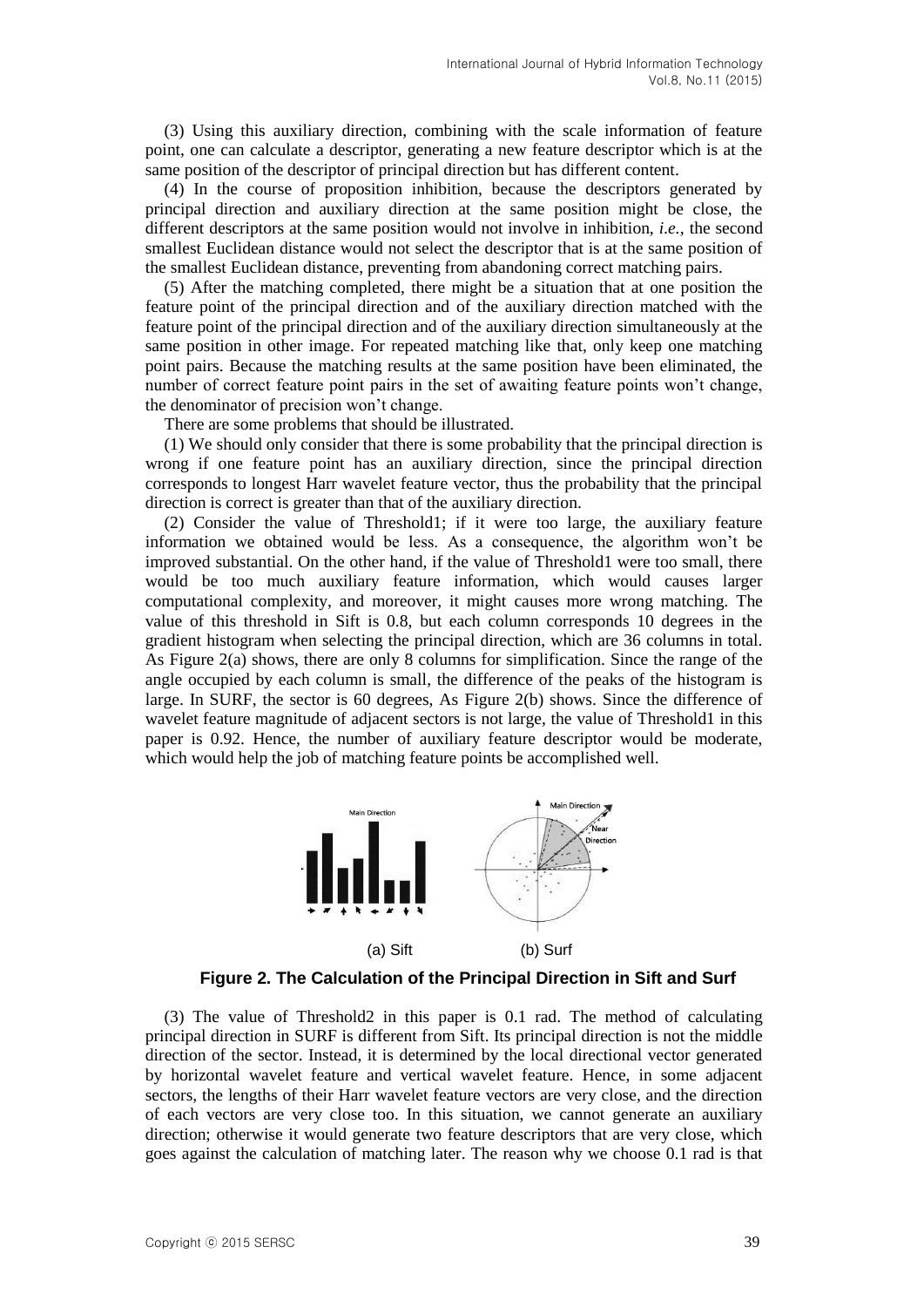the differences of principal directions of a large amount of correct matching pairs are less than 0.1. At the same time, the 0.1 rad here would select appropriate auxiliary direction well, with Threshold1 (0.92).

## **3.3 The Preliminary Effect of Introducing Auxiliary Direction**

According to the method introduced in 3.2, combined the new descriptor to with the set of descriptors generated by principal direction, then match image 1 and the image processed by Gaussian noise (mean  $= 0$ , variance  $= 0.02$ ) and salt and pepper noise  $(density = 0.02)$  according to the procedure introduced in 2.5. The result of comparison is shown in Table 1. For convenience, we use ISURF to denote the algorithm in this paper. The latter value denotes the proportion threshold of auxiliary direction descriptor if it's in matching.

| <b>Index</b>   | <b>Algorithm</b> | Noise parameter  | Recall<br>$\frac{9}{6}$ | <b>Precision</b><br>$($ %) | Time<br>(s) |
|----------------|------------------|------------------|-------------------------|----------------------------|-------------|
| 1              | <b>SURF</b>      | Gauss 0.02       | 80.4                    | 82.0                       | 4.29        |
| $\overline{2}$ | ISURE 0.7        | Gauss 0.02       | 86.1                    | 81.5                       | 6.26        |
| 3              | ISURE 0.6        | Gauss 0.02       | 83.9                    | 82.4                       | 6.17        |
| $\overline{4}$ | ISURE 0.5        | Gauss 0.02       | 82.9                    | 82.7                       | 6.12        |
| 5              | <b>SURF</b>      | Salt-pepper 0.02 | 85.0                    | 84.1                       | 3.80        |
| 6              | ISURE 0.7        | Salt-pepper 0.02 | 89.3                    | 84.3                       | 5.33        |
| $\overline{7}$ | ISURE 0.6        | Salt-pepper 0.02 | 88.2                    | 84.9                       | 5.33        |
| 8              | ISURE 0.5        | Salt-pepper 0.02 | 87.5                    | 85.2                       | 5.31        |

**Table 1. Comparative Results**

From the 2nd row and the 6th row of Table 1, we could see that the recall is increased after the auxiliary direction descriptor is added, but sometimes the precision would be reduced. Analyzing the data, we would find that, because the probability of the correctness of auxiliary direction is lower than the probability of the correctness of principal direction, the recall would be increased, but the precision won't if we use the same method of inhibition of principal direction descriptor. Sometimes, the precision would even be reduced. Hence, we are considering using different strategy of inhibition to the descriptor of auxiliary direction and principal direction.

## **3.4 The Changes of Matching Inhibition Policy**

Told in Section 2.5, the normal strategy is, if the ratio of the minimum of Euclidean distance and the second smallest Euclidean distance corresponding to matching pairs is more than 0.7, the matching would fail. If lower its threshold, the precision would increase, but it would reduce the number of matching pairs and then reduce the recall. In order to strictly inhibit the auxiliary direction descriptor this has higher probability to be incorrect. In this paper, if those two matching descriptor are both generated by principal direction, set the value of threshold to 0.7. If any of those descriptors are generated by auxiliary direction, set the value of threshold to 0.6 [10]. Corresponding effect are shown in the 3rd row and the 7th row of Table 1, and the data shows that the recall is increased, at the same time the precision is almost equal to or higher than the SURF algorithm. The data from the 4th row and the 8th row in the table use a stricter threshold 0.5, and the precision has been increased but the recall has been reduced.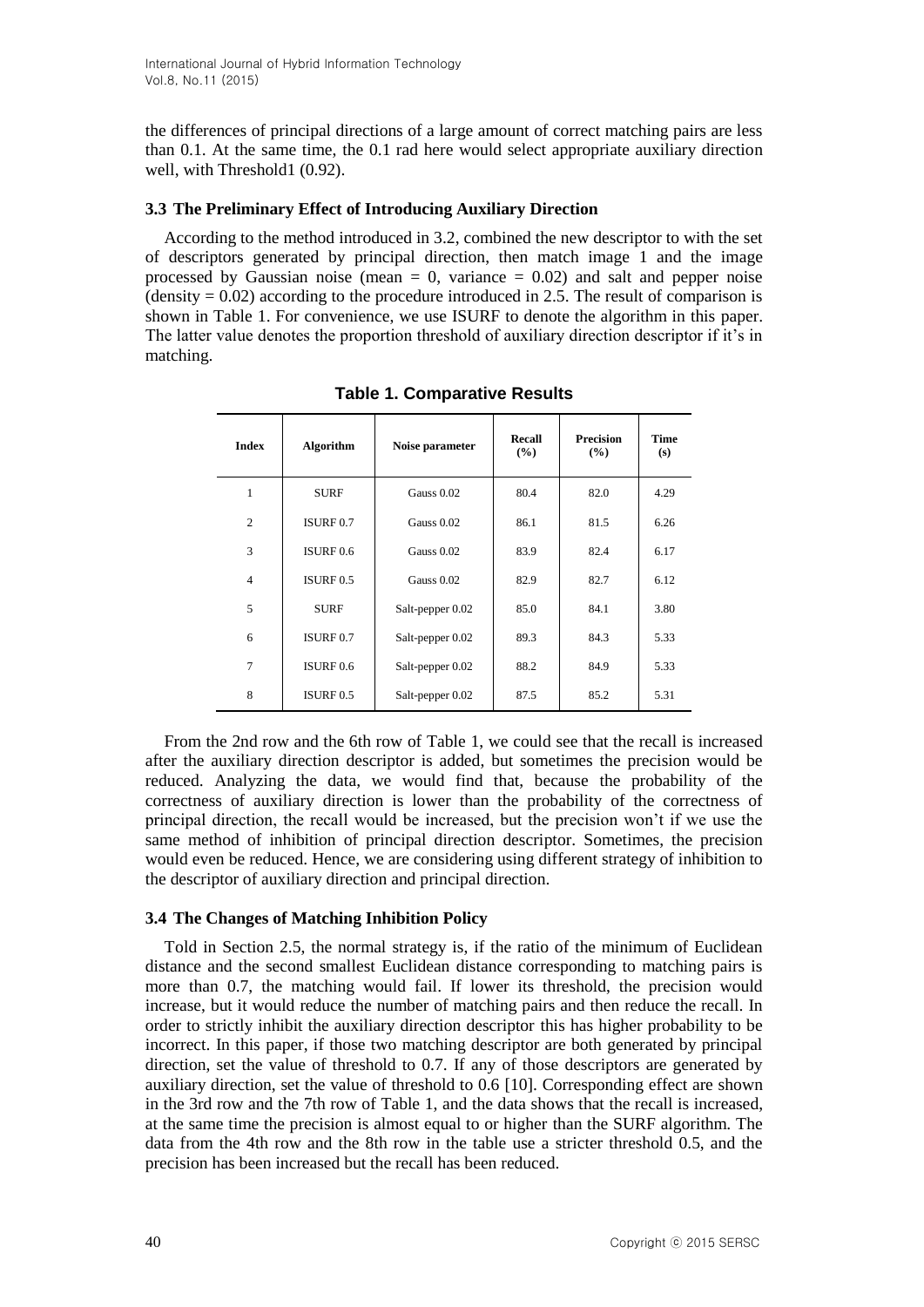The precision and the recall are the major indexes of the performance of the algorithm; the improvement of the algorithm should be balanced between two indexes instead of focus on only one index. In this paper we finally chose 0.6 as the threshold of the auxiliary direction descriptor which would be most appropriate.

The result of experiments from Table1 shows that the strict inhibition to the matching which the auxiliary descriptor involves would work well. Here is some detailed analysis.

(1)Some mismatched descriptors are found and saved in results, causing the recall increasing.

(2)A fraction of incorrect point pairs of principal direction descriptors can be correct.

(3)The precision dose not increasing apparently, for some new auxiliary direction descriptors could add some new incorrect matching. Using the strict inhibit threshold could apparently control the number of increased incorrect matching, in order to ensure the precision is not affected.

#### **3.5 The Flow Diagram of the Improvement**

The algorithm has been improved in two aspects: adding auxiliary direction descriptors and using it to do feature matching. The process is shown in Figure 3.



**Figure 3. The Flow Diagram of the Improvement**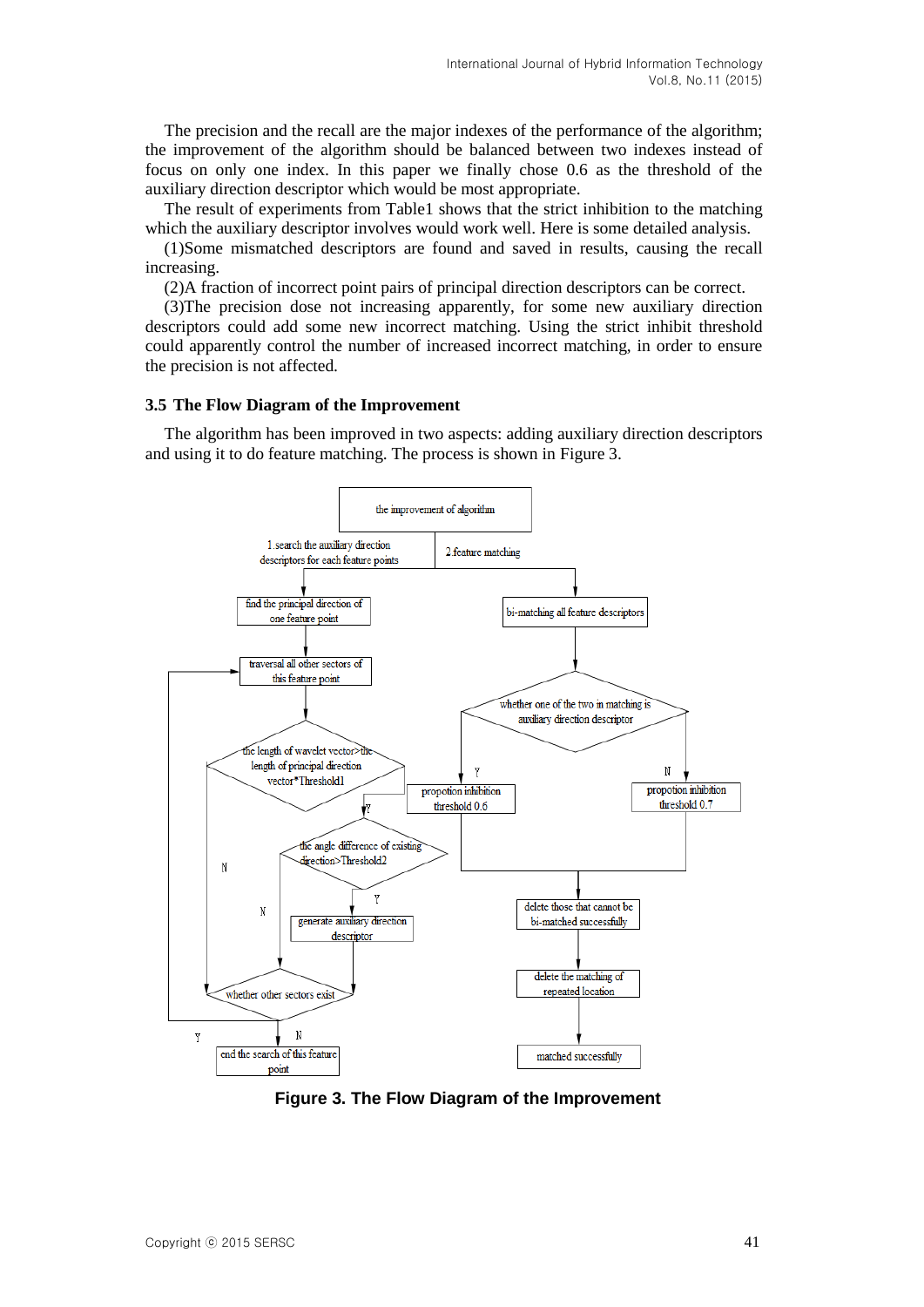# **4. The Result and the Analysis of the Experiment**

## **4.1. Experimental Parameters Setting**

The algorithm involves mainly two parameters.

(1) When selecting auxiliary direction, the ratio of the length of Harr wavelet feature vector to the length of principal direction vector should be greater than Threshold1. Select 0.92 in the experiment.

(2) The absolute value of radian difference of new auxiliary direction and of existing direction should be greater than Threshold2. Select 0.1 in the experiment.

Comparing Figure 1 with images processed with Gaussian noise (mean  $= 0$  variance  $=$ 0.01) or salt-pepper noise (density  $= 0.05$ ), then change the value of two parameters above. When changing one parameter, the other remains constant suggested in this paper. Comparative results are shown in Table 2, T1 stands for Threshold1 and T2 stands for Threshold2.

| <b>Index</b>   | T1   | <b>T2</b> | Noise parameter  | Recall<br>$\frac{9}{6}$ | <b>Precision</b><br>$\frac{9}{6}$ | Time(<br>S) |
|----------------|------|-----------|------------------|-------------------------|-----------------------------------|-------------|
| $\mathbf{1}$   | 0.92 | 0.1       | Gauss 0.01       | 84.9                    | 85.6                              | 6.11        |
| $\overline{2}$ | 0.89 | 0.1       | Gauss 0.01       | 85.7                    | 85.5                              | 6.60        |
| 3              | 0.95 | 0.1       | Gauss 0.01       | 84.1                    | 85.7                              | 5.38        |
| $\overline{4}$ | 0.92 | 0.05      | Gauss 0.01       | 84.9                    | 85.8                              | 7.15        |
| 5              | 0.92 | 0.15      | Gauss 0.01       | 84.7                    | 85.3                              | 5.68        |
| 6              | 0.92 | 0.1       | Salt-pepper 0.05 | 81.2                    | 82.9                              | 5.98        |
| $\overline{7}$ | 0.89 | 0.1       | Salt-pepper 0.05 | 81.5                    | 82.2                              | 6.43        |
| 8              | 0.95 | 0.1       | Salt-pepper 0.05 | 79.3                    | 82.7                              | 5.27        |
| 9              | 0.92 | 0.05      | Salt-pepper 0.05 | 80.4                    | 83.2                              | 7.04        |
| 10             | 0.92 | 0.15      | Salt-pepper 0.05 | 80.7                    | 82.8                              | 5.33        |

**Table 2. Comparative Results**

In Table 2, the results shown in the 1st row and the 6th row correspond to the suggested parameter in this paper.

When the threshold increases, the number of auxiliary direction feature descriptors reduces, precision improves, recall and time consuming decrease, and vice versa. Also note that the threshold is reduced to a certain extent, then down lower on the effect of improving the precision is sometimes limited.

The 2nd row compared with the 1st and the 7th row compared with the 6th, the comparative result shows that recall is improved, precision is flat or decreased and timeconsuming is increased.

The 5th row compared with the 1th and the 10th row compared with the 6th, the comparative result shows that time-consuming is decreased, but recall and precision are decreased slightly.

Taking the factors of recall, precision and time-consuming, especially recall into account, in this paper, Threshold1 selects 0.92, Threshold2 selects 0.1.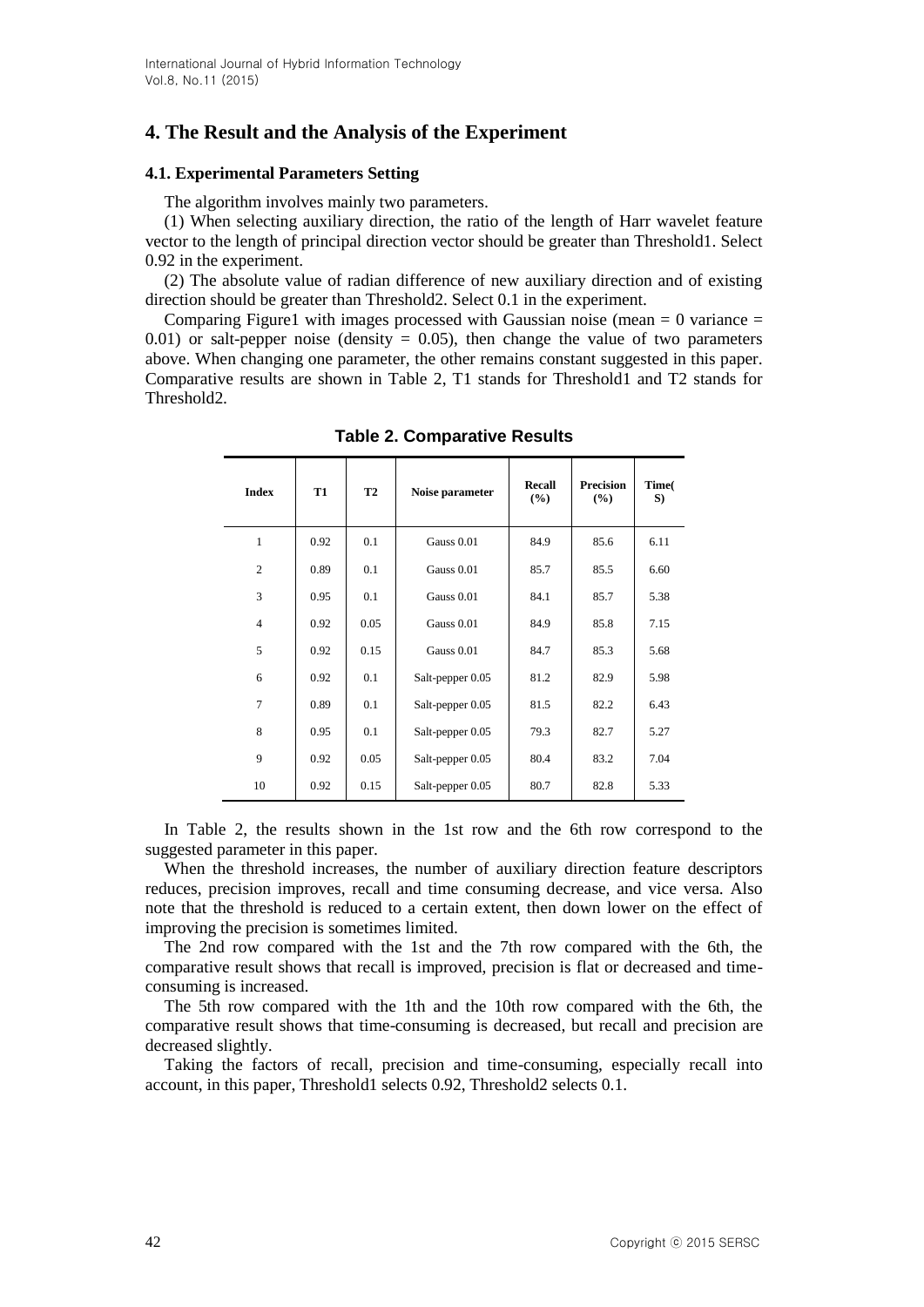## **4.2. Contrast Experiment**

In order to verify the effect of the improved algorithm proposed in this paper, algorithm is compared with classical SURF algorithm in the Matlab2010 platform. To facilitate the distinction, in this paper, ISURF stands for improved algorithm, legend using "+" and diamond, SURF algorithm represents uses "\*" and "□". Experimental pictures show in Figure 4 and Figure 5, Figure 4 with 300\*337 pixels, Figure5 with 720\*480 pixels. Because experiments discussed above using Gaussian noise and salt and pepper noise, this section perform the precision and recall rate comparison test from Gaussian blur, rotation transformation, shearing transformation and scaling four areas, the results show in Figure 6, Figure 7. Where the Gaussian blur window size is  $7 * 7$ , using standard deviation to control blur depth; rotating counter-clockwise with various angles around the center of the image; scaling the image size that a certain percentage of narrow; vertical shearing transformation is vertical shearing, other parameters did not mention here use default parameter values of Matlab.





**Figure 4. Flower Figure 5. Landscape**



**Figure 6. Precision Comparison**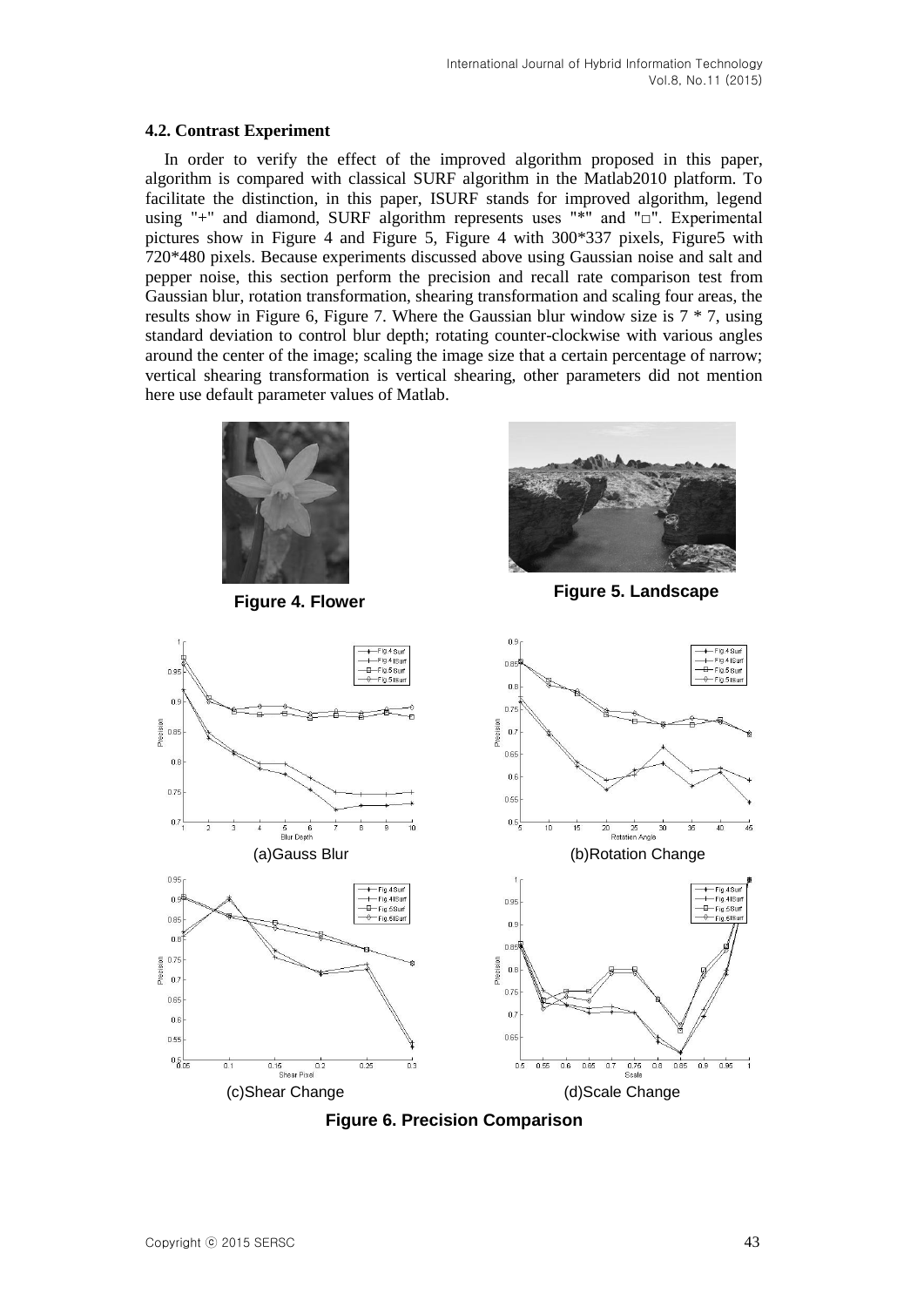International Journal of Hybrid Information Technology Vol.8, No.11 (2015)



**Figure 7. Recall Comparison**

### **4.3 Analysis of Experimental Results**

Experimental results of precision show in Figure 6, which show that using improved algorithm precision is better than SURF or remains flat on the condition of angle rotation and blur.

The experimental results of matching feature points recall show in Figure 7, the data shows that the improved algorithm compared with the SURF algorithm can improve the recall of feature points facing scaling, rotation angle, shearing transformation and fuzzy, and in most cases increased by 4-10%, an average of 6%. In particular, when a large change exists in the image, the algorithm performs well. Indicated in Figure 7 (b), after the 45 degrees rotation, for Figure 4 SURF recall rate is about 65%, while the improved algorithm recall rate is about 85%, increased significantly, reflecting the strong robustness.

It should be noted, of course, improved algorithm joins a series of operations associated with the auxiliary direction, so time-consuming is increased compared with SURF. On the other hand, looking at Figure 6 and Figure 7, the algorithm can be seen little change in the face of two test images with a little difference, such as which the Gaussian blur and depth of a scaling ratio are closed to 1, because the choose of the principal direction of the feature points of the two images is essentially unaffected, the performance has been enhanced only a little.

### **5 Conclusions**

In this paper, through introducing the auxiliary direction generated feature point descriptor involved in feature matching, setting appropriate parameters for the conditions of introducing auxiliary direction, and using stricter nearest neighbor inhibition strategy for matching involving auxiliary direction descriptor. Experimental results show that the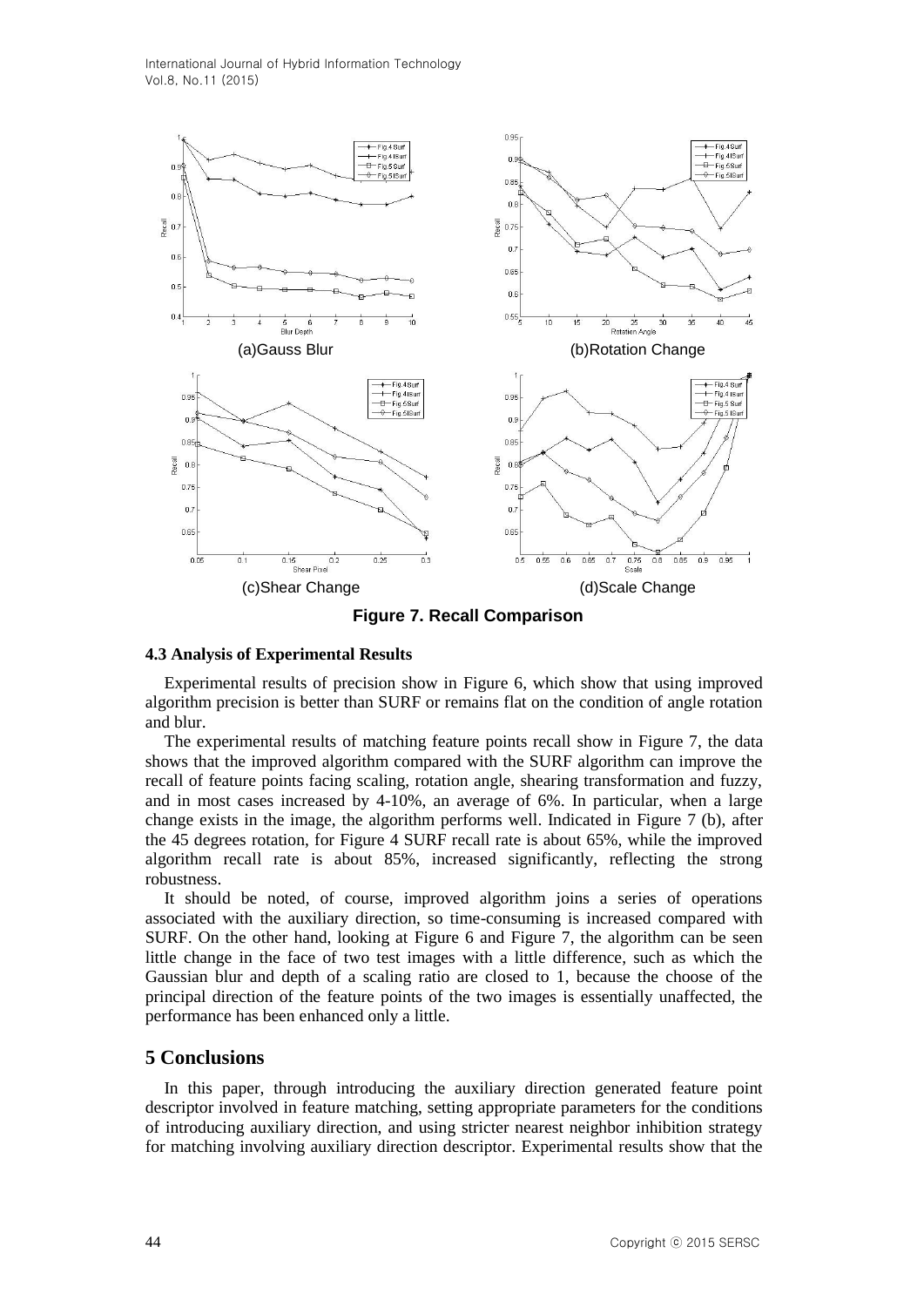improved algorithm discussed in this paper can guarantee precision in basically the same premise, or better, to improve the algorithm's recall rate of about 6 percent with respect to the classical SURF, increasing the number of correct matching pairs, providing more effective information of location for image post-processing, while improving the robustness of the algorithm. From another perspective, though there is no detailed experimental data, it can be inferred that, if properly decrease the proportion inhibition threshold of principal direction feature descriptor, then the recall will be flat with the original algorithm, the precision rate will be improved.

### **Acknowledgments**

This work was supported by national natural science foundation of china 50337030, by the key laboratory of graphic image (Taiyuan Institute of Technology), Education Department of Shanxi Province.

## **References**

- [1] C. Harris and M. Stephens, "A combined corner and edge detector", Alvey Vision Conference, **(1988)**, Manchester, UK.
- [2] K. Mikolajczyk and C. Schmid, "Scale and affne invariant interest point detectors", International Journal Computer Vision, vol. 60, no. 1, **(2004)**, pp. 63-86.
- [3] K. Mikolajczyk and C. Schmid, "An affine invariant interest point detector", Proc of the 7th European Conference on Computer Vision, **(2002),** Copenhagen, Denmark.
- [4] C. Schmid, R. Mohr and C. Bauckhage, "Evaluation of interest point detectors", International Journal of Computer Vision, vol. 37, no. 2, **(2000)**, pp. 151-172.
- [5] D. G. Lowe, "Object recognition from local scale-invariant features", International Conference on Computer Vision, **(1999)**, Corfu, Greece.
- [6] D. G. Lowe, "Distinctive image features from scale-invariant key points", International Journal of Computer Vision, vol. 60, no. 2, **(2004)**, pp. 91-110.
- [7] H. Bay, T. Tuytelaars and L. Gool, "SRUF: Speeded up robust features", Proc of the 9th European Conference on Computer Vision, **(2006)**, Graz, Austria.
- [8] Z. Ruijuan and Z. Jianqi, "Image registration approach based on SURF", Infrared and Laser Engineering, vol. 38, no. 1, **(2009)**, pp. 160-165.
- [9] L. Juan and O. Gwun, "A Comparision of Sift, PCA-Sift and SURF", International Journal of Image Processing, vol. 4, no. 4, **(2009)**, pp.143-152.
- [10] L. Zhao and G. Geng, "Images matching algorithm based on SURF and fast approximate nearest neighbor search", Application Research of Computers, vol. 30, no. 3, **(2013)**, pp. 921-923.
- [11] Y. Zhang, X. Tong and Y. Luo, "A novel monocular visual odometry method based on improved SURF algorithm", Journal of Chongqing University of Posts and Telecommunications (Natural Science Edition), vol. 26, no. 3, **(2014)**, pp. 390-395.
- [12] Z. Cui, "An improved algorithm of image registration based on SURF", Journal of Jiangsu Normal University(Natural Science Edition), vol. 32, no. 3, **(2014)**, pp. 41-46.
- [13] S. Yao, "Fast feature point matching algorithm based on SURF", Laser & Infrared, vol. 44, no. 3, **(2014)**, pp. 347-350.
- [14] S. Zhan, S. Wang and J. Jiang, "Image registration based on scale restrict SURF", Journal of Electronic Measurement and Instrument, vol. 27, no. 10, **(2013)**, pp. 963-967.
- [15] L. Yan, "A modified SURF descriptor and its application in remote sensing images matching", Geomatics and Information Science of Wuhan University, vol. 38, no. 7, **(2013)**, pp. 770-773.
- [16] Z. Lv, L. Feng, S. Feng and H. Li, "Extending Touch-less Interaction on Vision Based Wearable Device", Virtual Reality (VR), IEEE, **(2015)**.
- [17] M. Zhang, Z. Lv, X. Zhang, G. Chen and K. Zhang, "Research and Application of the 3D Virtual Community Based on WEBVR and RIA", Computer and Information Science, vol. 2, no. 1, **(2009)**, pp. 84.